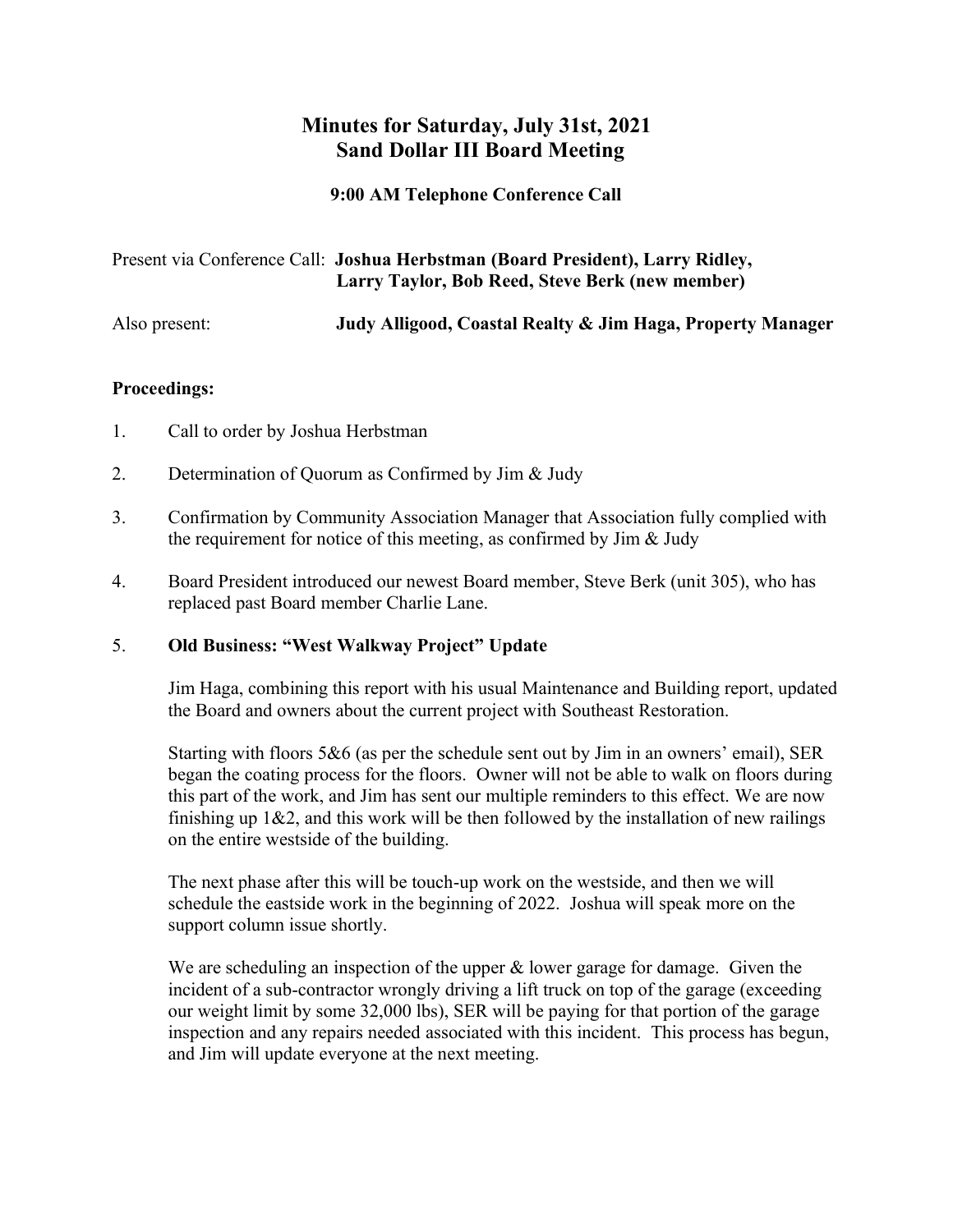Larry Ridley, our Treasurer, had some concerns about some eleven change orders that the Restoration Supervision Committee (Jim, Bob, Larry Taylor) had authorized up until this point. Jim explained that these related to the specifics of remediation and that nothing of concern has happened. It is part of the process of this project.

The concrete restoration project is on schedule. The main work on the walkways is nearly complete, and the painting of the building is underway.

## **Inspection of Inside Unit Support Columns**

Jim Haga and Joshua Herbstman led a discussion of the potential problems with the support columns near the eastside of all SD III units. Having discovered a damaged column in his own unit (purely by random chance), Joshua initially brought this to the attention of the Board at the May annual meeting. The initial follow-up of that discussion was Jim Haga bringing this problem to the engineer we have. He subsequently instructed Jim to look only at units that evidence a drywall issue, as that may indicate concrete problems behind it.

Jim performed that inspection, and certain units are now on the radar for repair during our remediation project. Upon further reflection of this matter. the Board President feels that **ALL** units should be inspected, and is requesting a vote that 47 units (#406 is already repaired) have their drywall cut for a visual concrete inspection. Bob Reed agreed strongly with this motion, and the Board voted 5-0 to have Cody & Jim undertake this in the coming weeks. The engineer will be brought in when Jim has cut all 47 inspection holes.

#### **Discussion of Westside Doors, Windows, & Shutters**

Joshua Herbstman led a discussion of the poor condition of many of the westside windows, storm doors, and (optional) shutters. As SD III has spent a considerable amount of money updating and repairing the building, particularly the westside, there is concern over the state of certain units that have old, damages, and/or unsightly doors and windows on the westside. Such items can leak water into our newly repaired concrete, and present an eyesore in many instances.

After a lengthy discussion about the reasons for not grandfathering in outdated windows, sliding glass doors, shutters that are chipping, etc., etc., a motion was brought to the table:

"Authorization of Jim Haga to send out letters to owners with damaged items requesting said owners to replaces indicated doors/windows/shutters." (A visual inspection of all 48 units was performed by Jim, Bob, and Josh earlier in the month).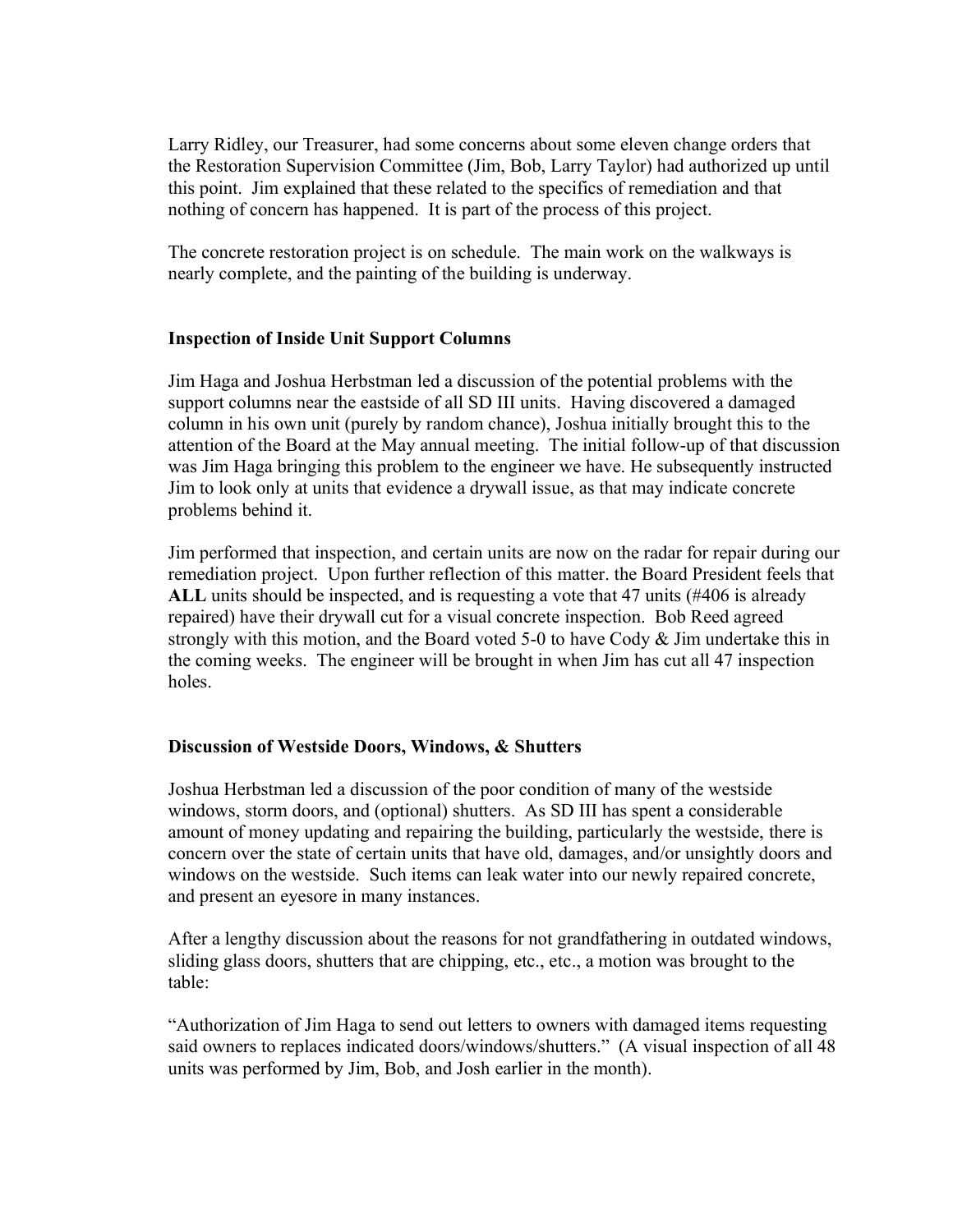Larry Ridley, voicing some concern that the scope of this remedy is too large, abstained. Motion passed 4-0.

### **Boardwalks Update**

Larry Taylor is to represent SD III in our discussions with SD IV to settle our disagreements over the details of the easement.

Bob Reed will work with Larry Taylor and Steve Berk to represent SD III in the committees that will deal with SD II and SD IV individually. SD II's Board will be joining us, after this meeting adjourns, to discuss replacing our shared Boardwalk.

## **Elevator Update**

We have the bids coming in from the companies our Elevator Consultant sent out request forms for. In the coming days, the Elevator Committee of Jim Haga, Bob Reed, and Joshua Herbstman will be meeting to review the bids, and our next meeting we should have a recommendation for the full board to vote upon.

#### **Parking Decals**

Joshua Herbstman emailed the Board the parking decal design and it was approved 5-0. Jim will order the decals in the coming months and we will begin giving them to owners at a later date.

#### 6. **New Business: Rec Room Committee**

A Rec Room Committee, headed by Linda Reed of unit 304, will begin looking for furniture ideas to furnish the Rec Room. The Board elected at this time not to predetermine a budget, but rather allow the group to come up with ideas for review at a later time.

#### **Rules & Regulations Modification**

The Board approved 5-0 a change in the rules: "Non-Metallic" language was added to Rule 46 in order to protect the walkways we just had resurfaced.